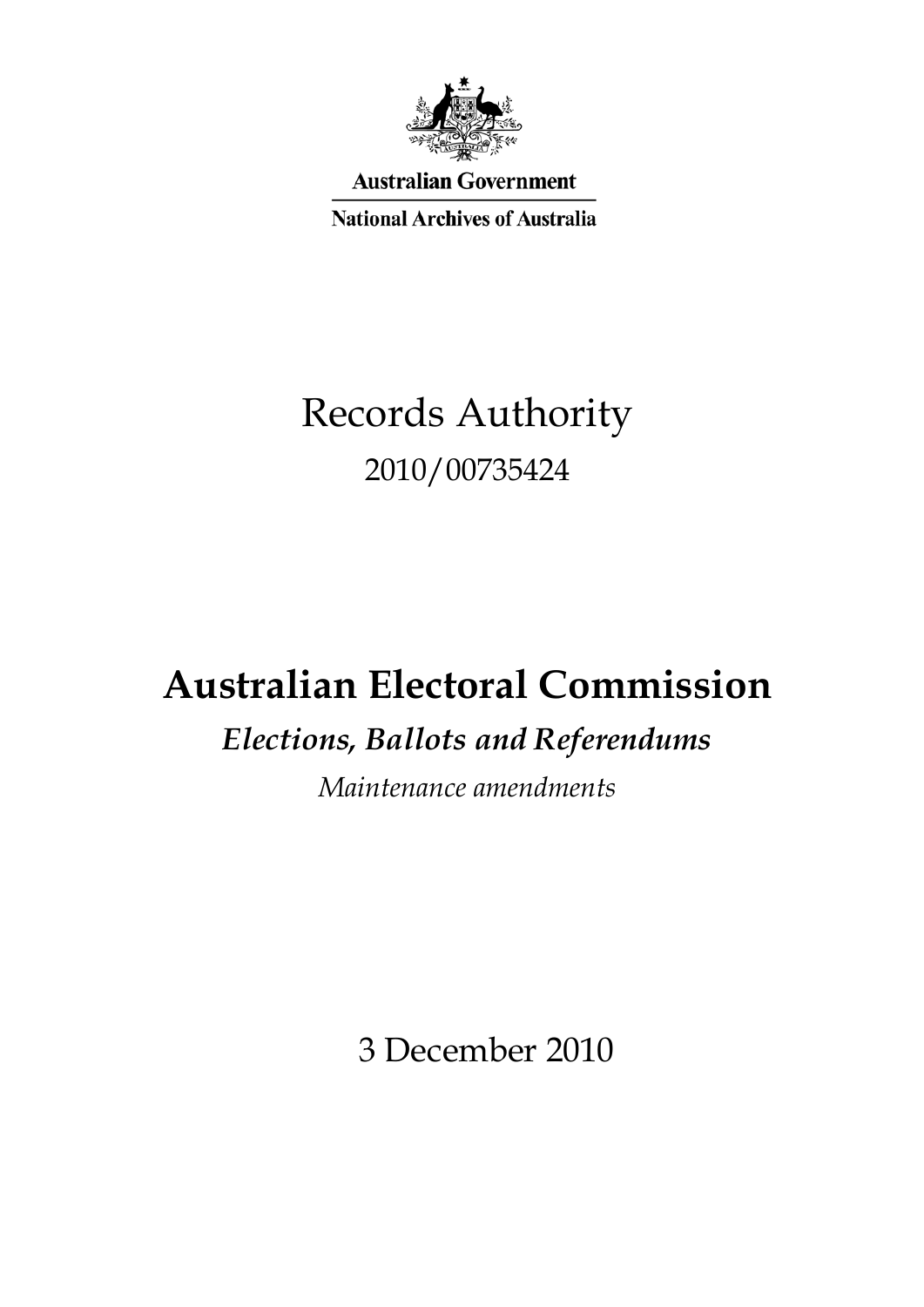### **CONTENTS**

| <b>INTRODUCTION</b>                  | 3 |
|--------------------------------------|---|
| <b>APPLICATION OF THIS AUTHORITY</b> | 3 |
| <b>CONTACT INFORMATION</b>           |   |
| <b>AUTHORISATION</b>                 | 5 |
| <b>CLASSES</b>                       | 6 |
| ELECTIONS, BALLOTS AND REFERENDUMS   | 6 |

© Commonwealth of Australia 2010

 *Act 1968,* no part may be reproduced by any process without prior written This work is copyright. Apart from any use as permitted under the *Copyright*  permission from the National Archives of Australia. Requests and inquiries concerning reproduction and rights should be directed to the Publications Manager, National Archives of Australia, PO Box 7425, Canberra Mail Centre ACT 2610, Australia.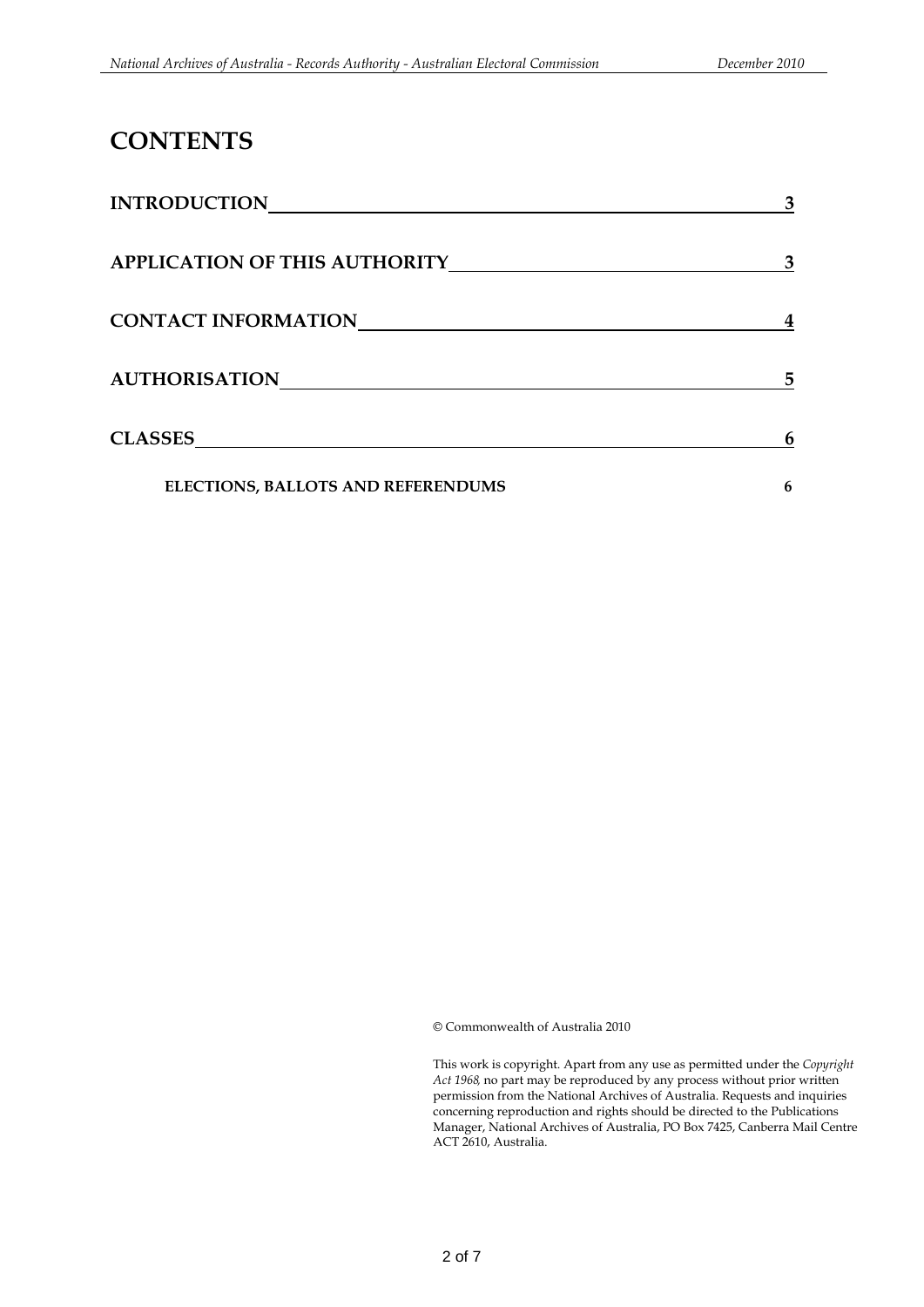#### **INTRODUCTION**

The Australian Electoral Commission and the National Archives of Australia have developed this Records Authority to set out the requirements for keeping or destroying records for the core business area of Elections, Ballots and Referendums. It represents a significant commitment on behalf of the Commission to understand, create and manage the records of its activities.

This Authority is based on the identification and analysis of the business of the Commission. It takes into account the agency's legal and organisational records management requirements, and the interests of stakeholders, the agency and the National Archives of Australia.

 records are based on: an assessment of business needs; broader organisational accountability The Authority sets out those records that need to be retained as national archives and specifies the minimum length of time that temporary records need to be kept. This Authority gives the Commission permission under the *Archives Act 1983*, for the destruction of the temporary records described after the minimum retention period has expired. Retention periods for these temporary requirements; and community expectations, and are approved by the National Archives of Australia on the basis of information provided by the agency.

As changes in circumstances may affect future records management requirements, the periodic review of this Authority is recommended. All amendments must be approved by the National Archives.

#### **APPLICATION OF THIS AUTHORITY**

 Electoral Commission and should be used in conjunction with it. 1. This Authority consists of amendments to the 2005/210284 Records Authority of the Australian

2. This Authority replaces the two activities of Disputed Returns and Post Election Operations in Records Disposal Authority 2005/210284. All classes associated with these activities have been terminated and superseded. They can no longer be used to sentence records after the date of issue of this Authority. Records Authority 2008/00194021 has also been terminated and superseded. This Authority can no longer be used to sentence records after the date of issue of this Authority. Records that have already been sentenced using the superseded activities and the superseded Authority may still be destroyed.

The activity of Disputed Returns and Election Challenges supersedes the activity of Disputed Returns.

Class 21930 supersedes Class 11706 Class 21931 supersedes Class 11707

The activity of Post Election Operations in this Authority supersedes the activity of Post Election Operations in previous Authorities.

Class 21932 supersedes Class 11722, Class 11724 and Class 11725 Class 21933 supersedes Class 11723 Class 21934 supersedes Class 19262 from Records Authority 2008/00194021 (which had previously superseded Class 11726 in Records Disposal Authority 2005/210284)

3. This Authority is to be used to sentence records. Sentencing involves the examination of records in order to identify the individual disposal class to which they belong. This process enables sentencers to determine how long records need to be kept. Advice on sentencing is available from the National Archives.

4. This Authority should be used in conjunction with general records authorities such as:

- the Administrative Functions Disposal Authority (AFDA) and/or AFDA Express issued by the National Archives to cover business processes and records common to Australian Government agencies;
- encrypted records; and
- source records that have been copied.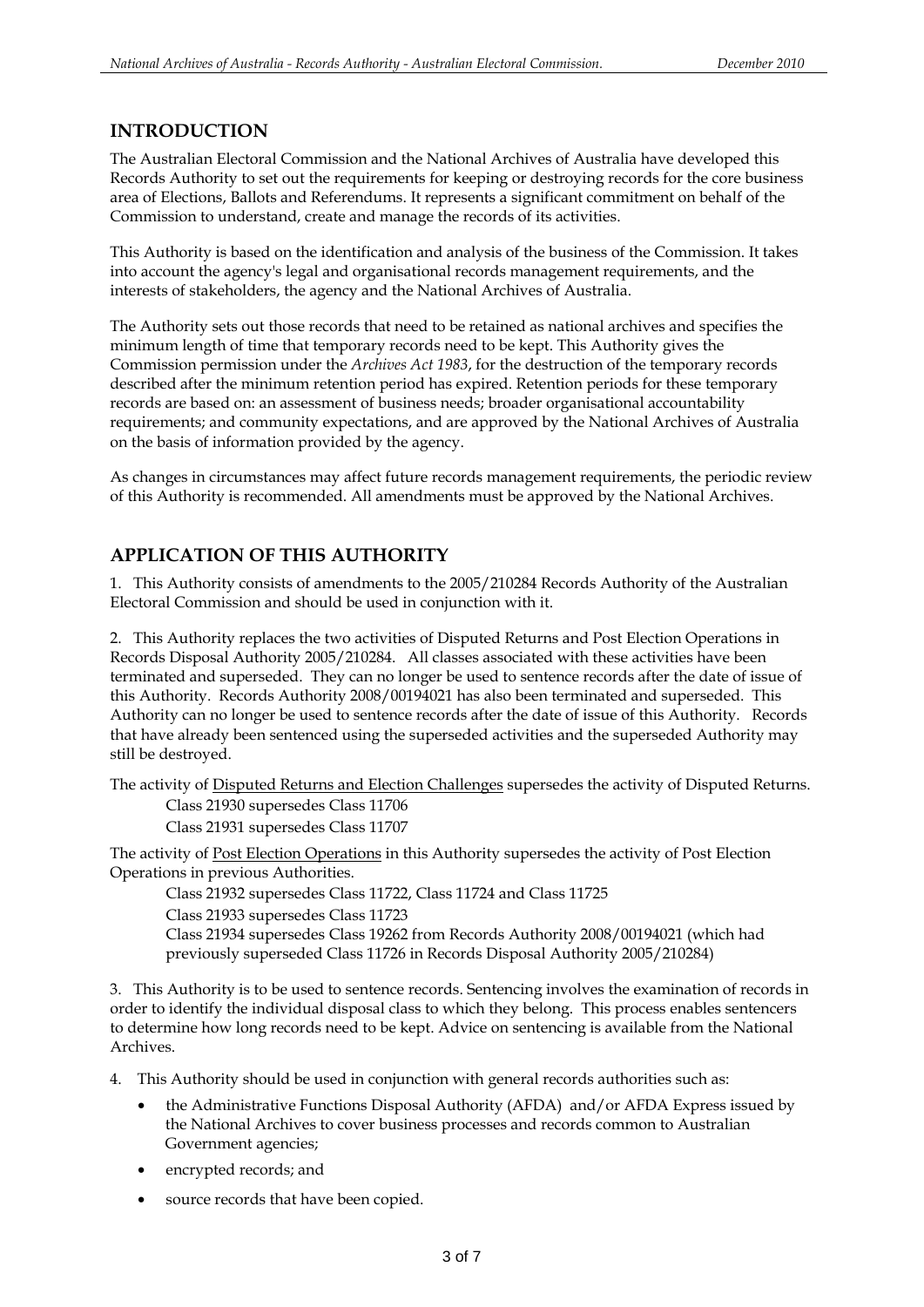permission to destroy certain records without formal authorisation. This usually occurs where 5. The Normal Administrative Practice (NAP) provision of the Archives Act gives agencies records are duplicated, facilitative or for short-term use only. NAP does not replace arrangements agreed to in this Authority but can be used as a tool to assist in identifying records for destruction together with an agency's Record Authority or Authorities, and with AFDA and AFDA Express. The National Archives recommends that agencies develop and implement a Normal Administrative Practice policy. Advice and guidance on destroying records as a normal administrative practice and on how to develop an agency NAP policy is available from the National Archives' website at **www.naa.gov.au** 

6. Where the method of recording information changes (for example from a manual system to an electronic system, or when information is migrated from one system to a new system) this authority can still be applied, providing the records document the same core business. The information must be accessible for the period of time prescribed in this Authority. The Commission will need to maintain continuing access to the information, including digital information, for the periods prescribed in this records authority or until the information is transferred into the custody of the National Archives.

7. In general, retention requirements indicate a minimum period for retention. The Commission may extend minimum retention periods if it considers that there is an administrative need to do so, without further reference to the National Archives. Where the Commission believes that its accountability will be substantially compromised because a retention period or periods are not adequate, it should contact the National Archives for review of the retention period.

 place no records relating to the topic or event may be destroyed. Further information about disposal 8. From time to time the National Archives will place a freeze on some groups of records relating to a particular topic or event which has gained prominence or provokes controversy. While the freeze is in freezes and whether they affect the application of this Authority is available from the National Archives website at **www.naa.gov.au** 

 9. Records which relate to any current or pending legal action, or are subject to a request for access under the *Archives Act 1983* or any other relevant Act must not be destroyed until the action has been completed.

10. Records in the care of agencies should be appropriately stored, managed and preserved. Agencies need to meet this obligation to ensure that the records remain authentic and accessible over time. Under Section 31 of the *Archives Act 1983*, access arrangements are required for records that become available for public access including those records that remain in agency custody.

11. Appropriate arrangements should be made with the National Archives when records are to be transferred into custody. The National Archives accepts for transfer only those records designated as national archives.

 12. Advice on how to use this Authority is available from the Commission records manager. If there are problems with the application of the Authority that cannot be resolved, please contact the National Archives.

#### **CONTACT INFORMATION**

For assistance with this authority or for advice on other records management matters, please contact National Archives' Agency Service Centre.

Queen Victoria Terrace Tel: (02) 6212 3610 Parkes ACT 2600 Fax: (02) 6212 3989 Canberra Mail Centre ACT 2610 Website: **www.naa.gov.au** 

PO Box 7425 Email: **recordkeeping@naa.gov.au**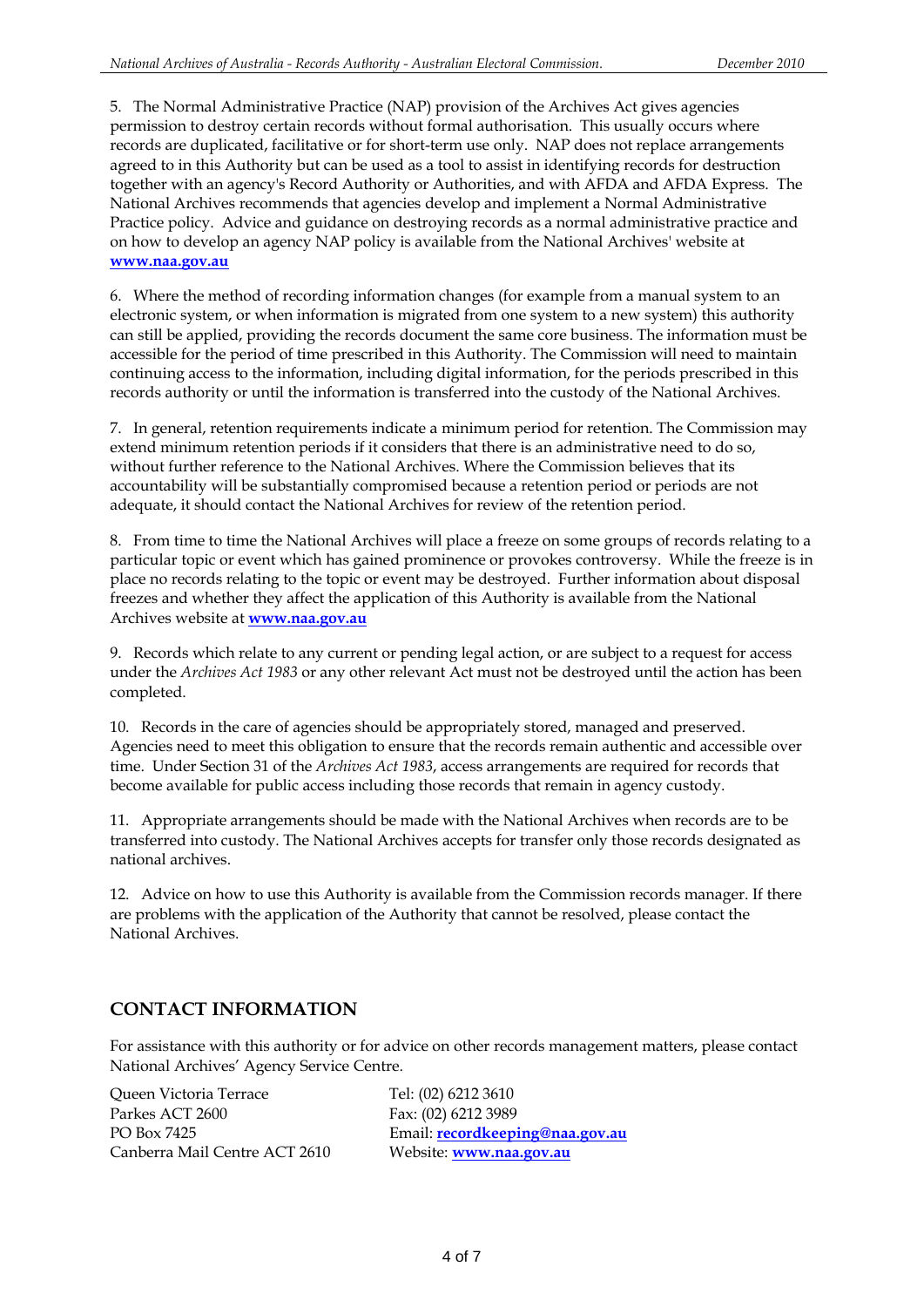#### **AUTHORISATION**

#### RECORDS AUTHORITY 2010/00735424

Person to whom notice of authorisation is given:

Mr Ed Killesteyn **Electoral Commissioner Australian Electoral Commission** National Office **West Block** Queen Victoria Terrace Parkes ACT 2600

Authorises arrangements for the disposal of records in accordance with Section 24(2)(b) of the Archives Act 1983.

Application:

Purpose:

Specific core business records relating to Elections, Ballots and Referendums.

This authority will apply only with the consent of the agency currently responsible for the business documented in the records described.. Date of issue: **Authorising Officer** 

yand Chele

Margaret Chalker Assistant Director-General National Archives of Australia

3 December 2010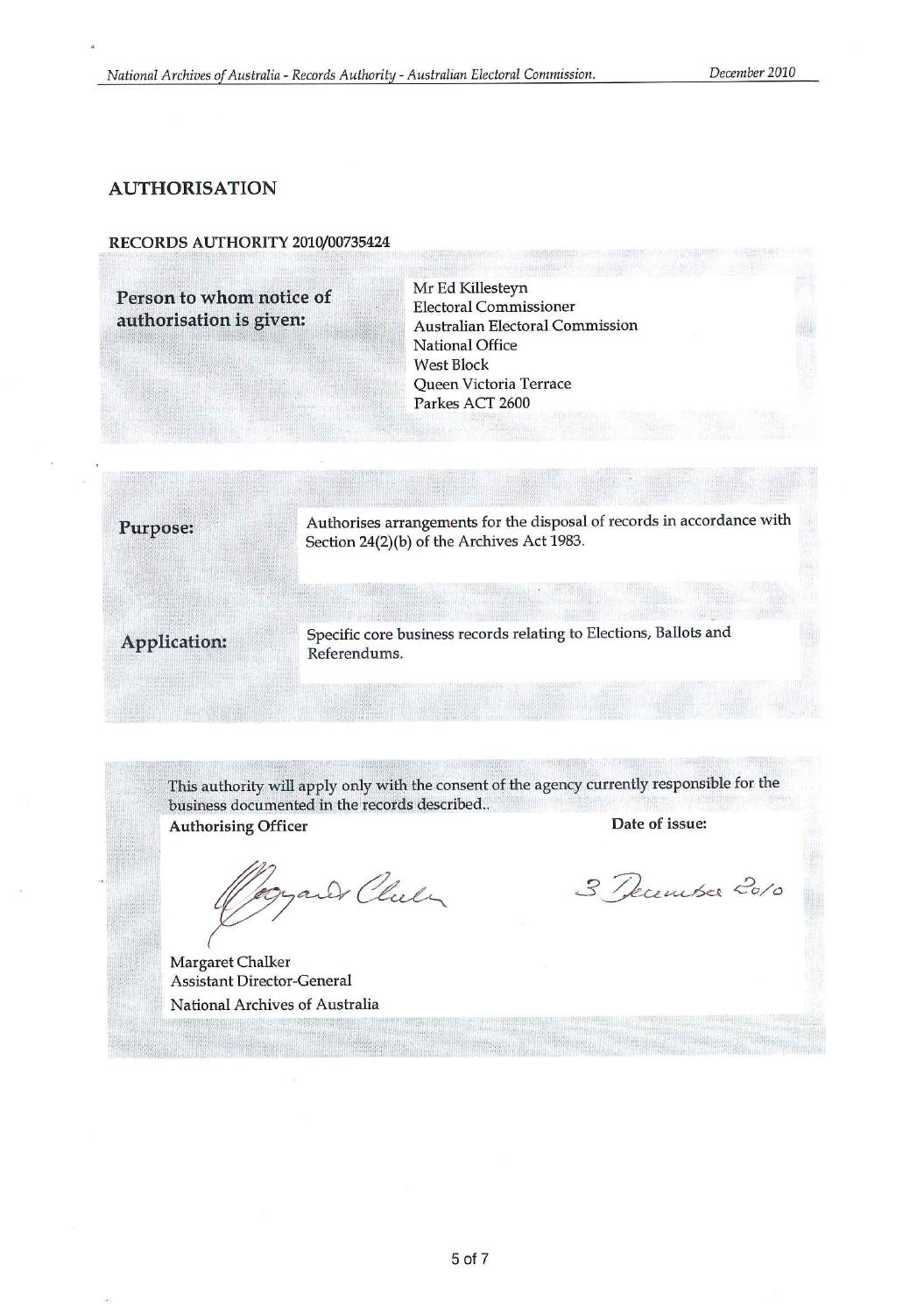### **ELECTIONS, BALLOTS & REFERENDUMS**

The function of managing, conducting and assisting in local government, state, territory and federal elections, ballots, referendums and plebiscites. Includes by-elections, provision of elections for Aboriginal organisations and ballot votes for industrial organisations and various other bodies. Also includes the issue of writs, managing agreements to conduct elections for another party, planning the election process, managing nominations and declarations of candidates, developing rules and procedures for elections, organising polling arrangements, providing polling information, equipment and materials, conducting the elections, sorting and counting votes and reviewing and evaluating aspects of the election system. It involves identifying non-voters and electoral fraud and challenges to the validity of any election.

**Disputed Returns and Election Challenges** – the activity of dealing with disputes challenging the validity of any election, ballot, referendum or return result in the courts. Includes the lodgement and return of security deposits. Also includes challenging the validity of any industrial or fee for service election result and disputing a returning officer decision.

Disputed Returns refer to challenging the validity of any election for the Commonwealth Parliament, or referendum under the Constitution, in the court. Election Challenges refer to challenging the validity of any industrial election, protected action ballot, fee for service election or fee for service ballot in the court.

The activity of Disputed Returns and Election Challenges replaces the activity of Disputed Returns in Records Disposal Authority 2005/210284 as described in the Application page (page 3) of this Authority.

*For parliamentary inquiries into an electoral event, use AFDA – GOVERNMENT RELATIONS – Inquiries.* 

*For handling breaches of the Act relating to elections, ballots and referendums, use AFDA – LEGAL SERVICES – Infringements.* 

*For delegation of power to employ staff under the Electoral Act, use AFDA – ESTABLISHMENT – Authorisations.* 

| <b>Class No</b> | <b>Description of records</b>                                                                                                                                                                                                                                                                                            | <b>Disposal action</b>      |
|-----------------|--------------------------------------------------------------------------------------------------------------------------------------------------------------------------------------------------------------------------------------------------------------------------------------------------------------------------|-----------------------------|
| 21930           | Records documenting the process of disputing<br>elections, ballots or referendums in the courts that<br>relate to cases in which a precedent has been set or<br>which have social or political significance. Includes:<br>notifications<br>$\bullet$<br>copies of petitions<br>$\bullet$<br>briefs<br>٠<br>evidence<br>٠ | Retain as National Archives |
|                 |                                                                                                                                                                                                                                                                                                                          |                             |

21931 Records documenting the process of disputing Destroy 8 years after last<br>
elections ballots or referendums in the courts that action elections, ballots or referendums in the courts that relate to cases in which a precedent has not been set or which do not have social or political significance. Includes:

- notifications
- copies of petitions
- **briefs**
- evidence